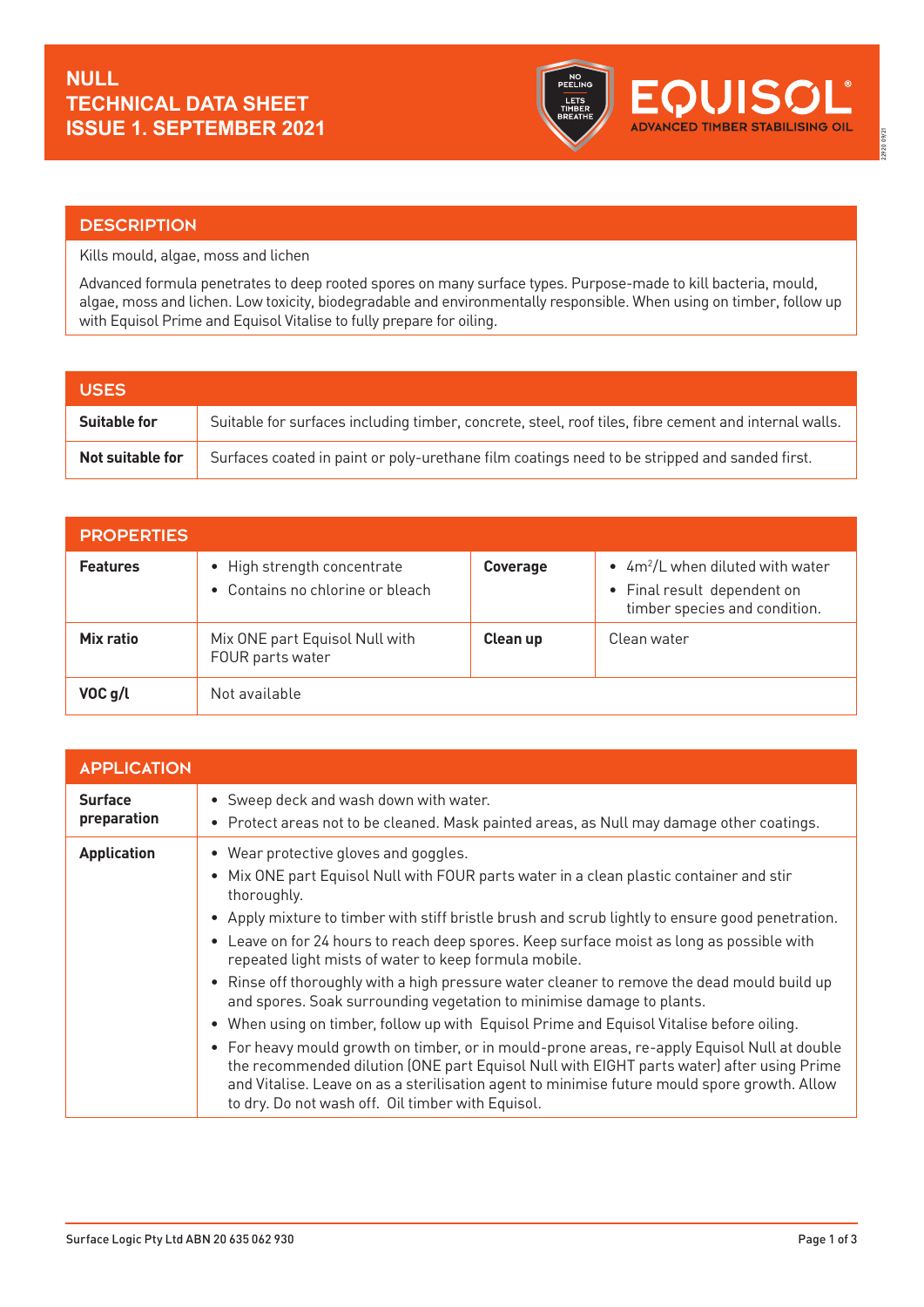

22920 09/21

2920 09/21

| <b>SAFETY DIRECTIONS</b>       |                                                                                                                                                                                                                                                                                                                                                                                                                                                                                                                                                                                                                                                                                                                                                                                                                                                                                                                                                                                         |
|--------------------------------|-----------------------------------------------------------------------------------------------------------------------------------------------------------------------------------------------------------------------------------------------------------------------------------------------------------------------------------------------------------------------------------------------------------------------------------------------------------------------------------------------------------------------------------------------------------------------------------------------------------------------------------------------------------------------------------------------------------------------------------------------------------------------------------------------------------------------------------------------------------------------------------------------------------------------------------------------------------------------------------------|
| <b>Safety</b><br>precautions   | • Harmful if swallowed and in contact with skin.<br>Causes allergic skin reaction. Causes serious eye irritation. Toxic to aquatic life.<br>• Avoid breathing mist, vapours or spray. Wear protective clothing, gloves, eye/face<br>protection and suitable respirator as required. Wash hands, face and all exposed<br>skin thoroughly after handling. Do not eat, drink or smoke when using this product.<br>Contaminated clothing should not be allowed out of the workplace, and should be washed<br>before re-use.                                                                                                                                                                                                                                                                                                                                                                                                                                                                 |
| <b>Protective</b><br>equipment | Wear safety shoes, overalls, gloves, chemical goggles                                                                                                                                                                                                                                                                                                                                                                                                                                                                                                                                                                                                                                                                                                                                                                                                                                                                                                                                   |
| <b>Health effects</b>          | See Safety Data Sheet for additional information.<br>$\bullet$<br>FIRST AID: If poisoning occurs, contact a doctor or Poisons Information Centre (Phone<br>Australia 13 11 26; New Zealand 0800 764 766). If medical advice is needed, have product<br>container or label at hand.<br>• SWALLOWED: If swallowed, rinse mouth. Do NOT induce vomiting. Give a glass of water.<br>Immediately call a POISON CENTRE or doctor.<br>• EYE: Hold eyes open, flush with running water for at least 15 minutes and see a doctor.<br>• SKIN: If skin or hair contact occurs, immediately remove any contaminated clothing and<br>wash skin and hair thoroughly with running water. If swelling, redness, blistering or<br>irritation occurs seek medical assistance.<br><b>INHALED:</b> Remove from contaminated area - avoid becoming a casualty. Allow patient<br>$\bullet$<br>most comfortable position and keep warm. Apply artificial respiration if not breathing.<br>Seek medical advice. |
| <b>Flammability</b>            | Non-flammable                                                                                                                                                                                                                                                                                                                                                                                                                                                                                                                                                                                                                                                                                                                                                                                                                                                                                                                                                                           |
| <b>Fire Suppression</b>        | • If involved in fire use water fog, foam or dry agents.<br>Avoid breathing product of combustion.<br>$\bullet$                                                                                                                                                                                                                                                                                                                                                                                                                                                                                                                                                                                                                                                                                                                                                                                                                                                                         |
| <b>Spills</b>                  | • Clear area of all unprotected personnel. Slippery when spilt. Wear protective equipment.<br>Absorb with sand or soil. Collect and seal in properly labeled drums. Dispose of contents/<br>containers in accordance with local regulations.                                                                                                                                                                                                                                                                                                                                                                                                                                                                                                                                                                                                                                                                                                                                            |
| <b>Storage</b>                 | • Keep out of reach of children.<br>• Store in a closed container, in a well ventilated place and away from oxidizing agents and<br>foodstuffs.                                                                                                                                                                                                                                                                                                                                                                                                                                                                                                                                                                                                                                                                                                                                                                                                                                         |
| <b>Disposal</b>                | Do NOT pour leftover product down the drain.<br>$\bullet$<br>• Keep unwanted product in sealed containers for disposal via chemical waste collections<br>in accordance with local, regional, national and international regulations.                                                                                                                                                                                                                                                                                                                                                                                                                                                                                                                                                                                                                                                                                                                                                    |

## **For full safety information see Null Safety Data Sheet**

Final result and level of protection is dependent on many variables including exact timber species, colour, timber age, preparation, degree of weathering, correct application, climate and exposure. Information contained herein is correct at time of printing and is intended as a guide only. It is your responsibility to verify accuracy of all information and seek professional advice where necessary. If in doubt of result, a timber sample should be treated first. Equisol makes no representations or warranties of any kind with respect to this guide or its contents and will not, under any circumstances, be liable for any injury, loss or damage arising out of or related to the use of information in this guide. Equisol is manufactured under licence for Surface Logic Pty Ltd.